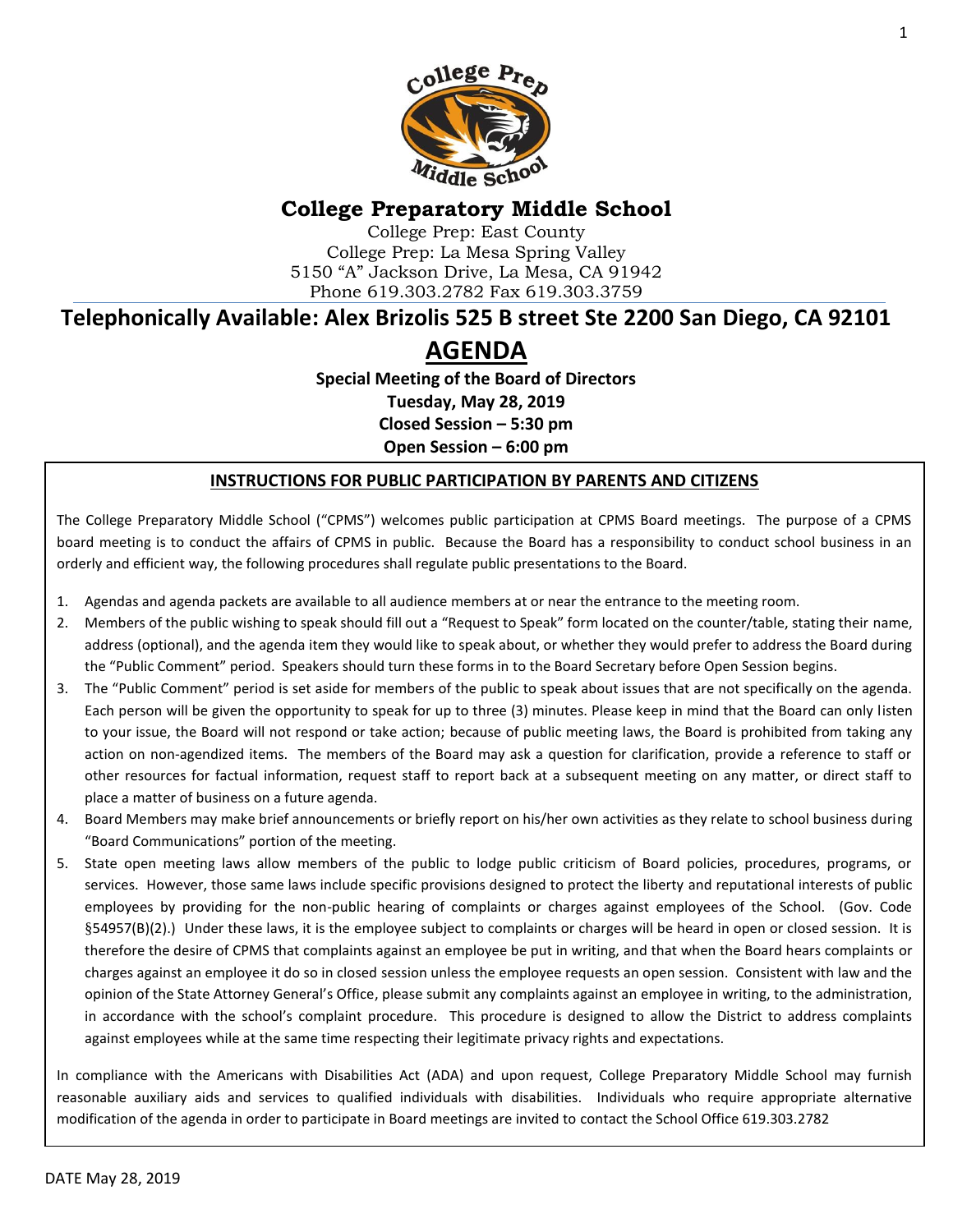### **I. PRELIMINARY**

### **A. Call to Order**

The meeting was called to order by President Meitchik at \_\_\_\_\_ p.m.

### **B. Roll Call**

|                | Present | Absent | Arrived Late | Departed Early |
|----------------|---------|--------|--------------|----------------|
| Corey Meitchik |         |        |              |                |
| Alex Brizolis  |         |        |              |                |
| Lisa Dietrich  |         |        |              |                |
| Kathy Kinsella |         |        |              |                |
| Garth Hebbler  |         |        |              |                |

# **II. CLOSED SESSION (College Prep Staff Lounge)**

### **III. RECONVENE TO OPEN SESSION (Estimated start time 6:00 pm)**

Depending upon completion of Closed Session items, the Board intends to convene in Open Session at 6:00 pm to conduct the remainder of the meeting, reserving the right to return to Closed Session at any time.

**A. Pledge of Allegiance**

### **B. Report on Potential Action from Closed Session**

#### **C. Approval of Previous Minutes**

Motion by: \_\_\_\_\_\_\_\_\_\_\_\_\_\_\_\_\_\_\_\_\_ Seconded by: \_\_\_\_\_\_\_\_\_\_\_\_\_\_\_\_\_\_\_ Vote:

|                | Yes/Aye | No/Nay | Abstain |
|----------------|---------|--------|---------|
| Corey Meitchik |         |        |         |
| Alex Brizolis  |         |        |         |
| Lisa Dietrich  |         |        |         |
| Kathy Kinsella |         |        |         |
| Garth Hebbler  |         |        |         |

### **D. Approval of Board Agenda**

| Motion by:   |  |
|--------------|--|
| Seconded by: |  |
| Vote:        |  |

|                | Yes/Aye | No/Nay | Abstain |
|----------------|---------|--------|---------|
| Corey Meitchik |         |        |         |
| Alex Brizolis  |         |        |         |
| Lisa Dietrich  |         |        |         |
| Kathy Kinsella |         |        |         |
| Garth Hebbler  |         |        |         |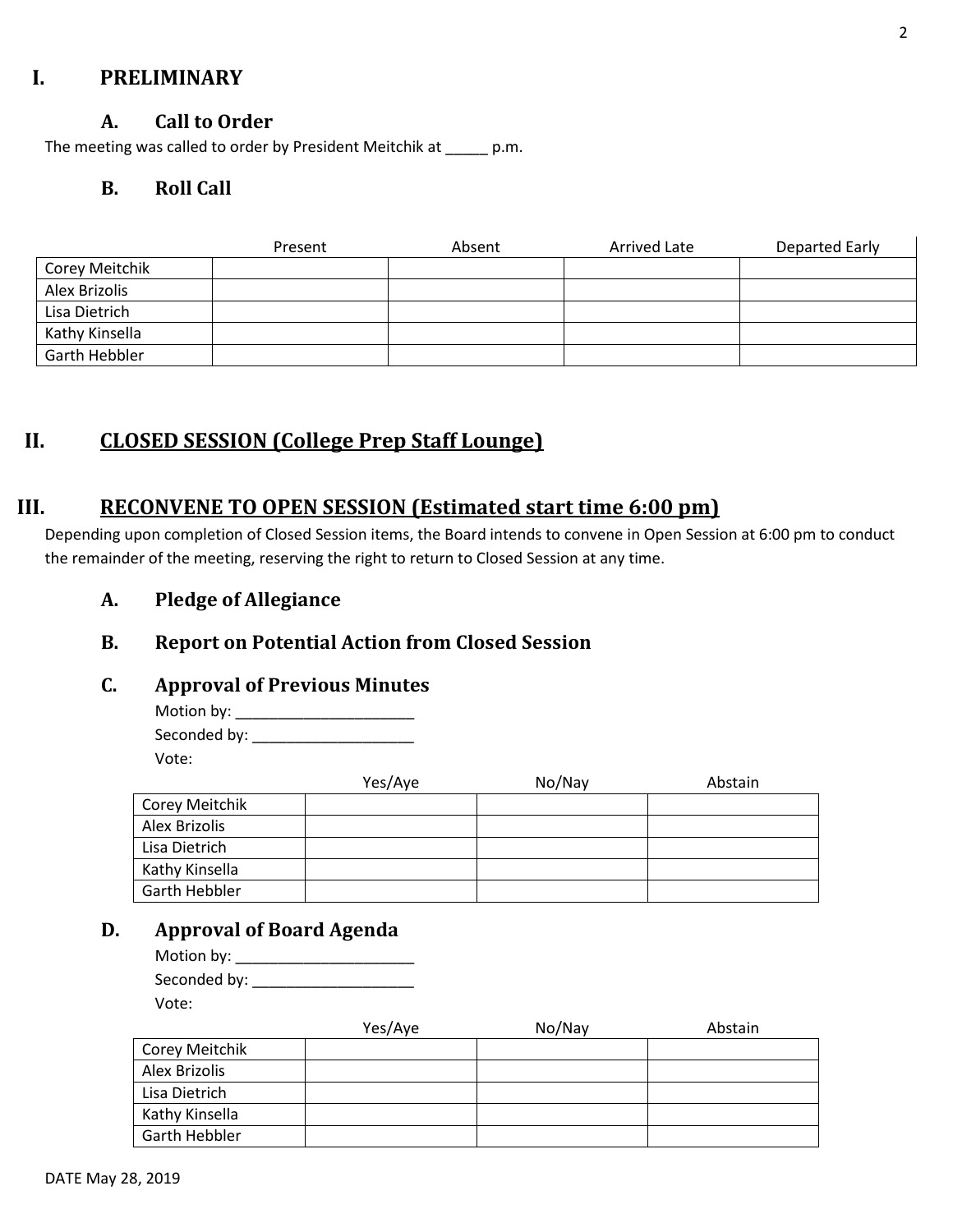### **IV. COMMUNICATIONS**

#### **A. Public Comment Period**

Public comment on items not listed on the Agenda. Maximum time three (3) minutes.

#### **B. Board Communications/ Announcements**

Governing Board members make brief announcements or briefly report on his/her own activities as they may relate to school business.

#### **C. Staff Reports**

1. Director's Report: Director will provide announcements and general report

### **V. INFORMATIONAL/ACTION ITEMS**

- **A. GENERAL FUNCTIONS – No items at this time**
- **B. PUPIL SERVICES- No items at this time**
- **C. PERSONNEL SERVICES- No items at this time**
- **D. FINANCIAL AND BUSINESS**
	- *1. Informational: Budget Update Presentation by Jim Weber, Charter Impact*
	- *2. Informational: LCAP draft review*
	- *3. Consider and possible action to Approve Updated Employee Handbook* Motion by: \_\_\_\_\_\_\_\_\_\_\_\_\_\_\_\_

Seconded by: \_\_\_\_\_\_\_\_\_\_\_\_\_\_\_\_\_\_\_

Vote:

|                | Yes/Aye | No/Nay | Abstain |
|----------------|---------|--------|---------|
| Corey Meitchik |         |        |         |
| Alex Brizolis  |         |        |         |
| Lisa Dietrich  |         |        |         |
| Kathy Kinsella |         |        |         |
| Garth Hebbler  |         |        |         |

*4. Consider and possible action to Approve Non Public Agency Master Contract with Specialized Therapy Services for 2019 - 2020*

| Motion by:   |  |
|--------------|--|
| Seconded by: |  |
| Vote:        |  |

|                | Yes/Aye | No/Nay | Abstain |
|----------------|---------|--------|---------|
| Corey Meitchik |         |        |         |
| Alex Brizolis  |         |        |         |
| Lisa Dietrich  |         |        |         |
| Kathy Kinsella |         |        |         |
| Garth Hebbler  |         |        |         |